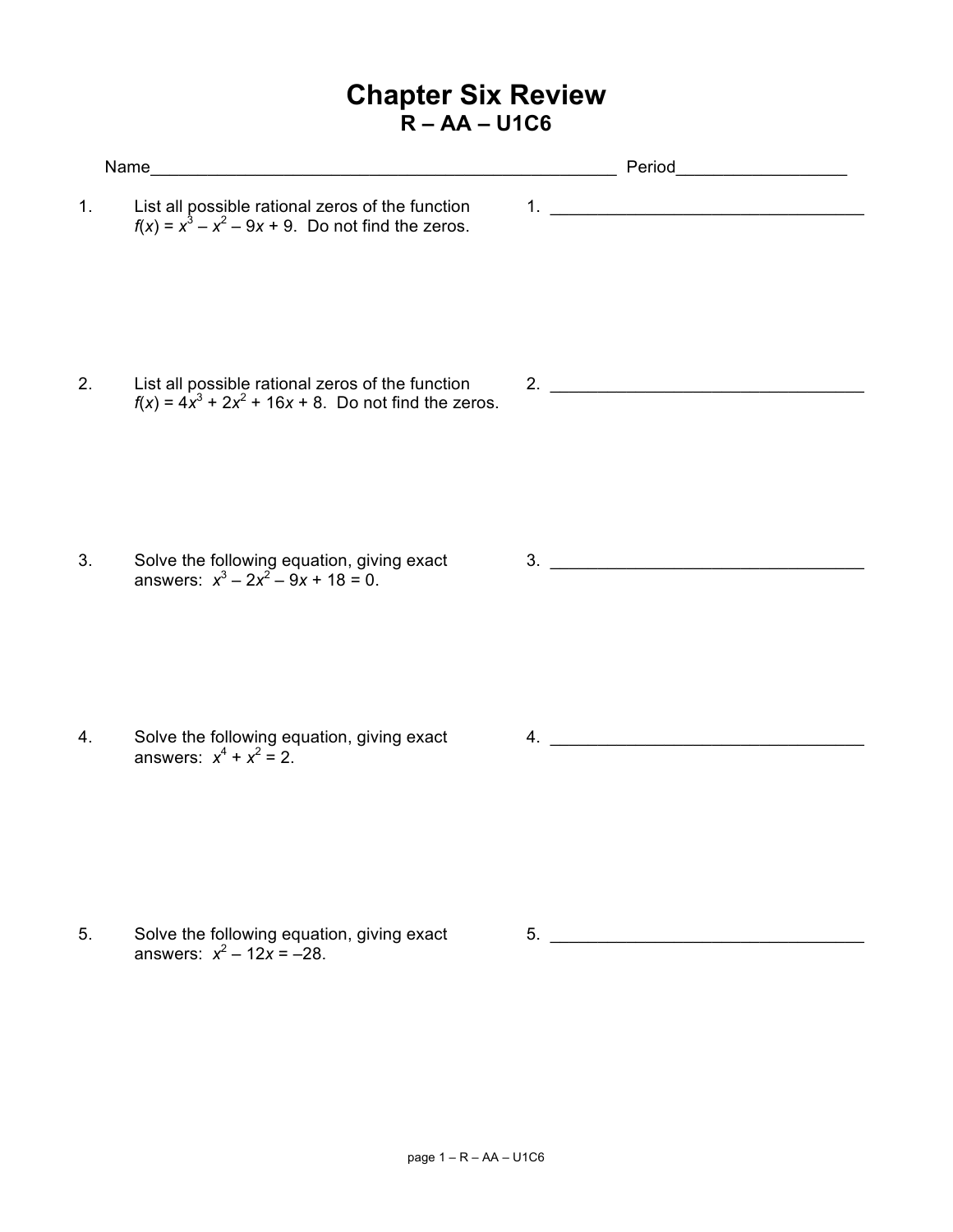6. Solve the following equation, giving exact 6. \_\_\_\_\_\_\_\_\_\_\_\_\_\_\_\_\_\_\_\_\_\_\_\_\_\_\_\_\_\_\_ answers:  $(x - 2)^2 + 64 = 72$ .

7. Solve the following equation, giving exact **7.** The state of  $\overline{7}$ . answers:  $4x^2 = 12x + 40$ .

8. Solve the following equation, giving exact 8. answers:  $x^4 + x^3 + 2x^2 + 4x = 8$ .

9. Write the following polynomial in standard form. 9. Standard Also classify it by number of terms and degree. Polynomial:  $(x^2 + 2x + 3) - (x^2 - 5)$ 

- 10. Write the following polynomial in standard form. 10. Standard Also classify it by number of terms and degree. form: \_\_\_\_\_\_\_\_\_\_\_\_\_\_\_\_\_\_\_\_\_\_\_\_\_\_ Polynomial:  $(6x^3 + 3x^2 - 5x - 1) - (7x^3 - 5x - 6)$
- 11. Write the following polynomial in standard form. 11. Standard Also classify it by number of terms and degree. Polynomial:  $(2x + 3) + (4x^2 - 10)$

Name by degree: \_\_\_\_\_\_\_\_\_\_\_\_\_\_\_\_\_ Name by number of terms: \_\_\_\_\_\_\_\_\_\_\_\_\_\_\_\_\_ Name by degree: \_\_\_\_\_\_\_\_\_\_\_\_\_\_\_\_\_ Name by number of terms: \_\_\_\_\_\_\_\_\_\_\_\_\_\_\_\_\_ form:  $\begin{array}{|c|c|c|c|c|}\n\hline\n\text{form:} & \begin{array}{|c|c|c|}\n\hline\n\text{form:} & \begin{array}{|c|c|c|}\n\hline\n\text{form:} & \begin{array}{|c|c|c|}\n\hline\n\text{form:} & \begin{array}{|c|c|c|}\n\hline\n\text{form:} & \begin{array}{|c|c|c|}\n\hline\n\text{form:} & \begin{array}{|c|c|c|}\n\hline\n\text{form:} & \begin{array}{|c|c|c|}\n\hline\n\text{form:} & \begin{array}{|c|c|$ Name by degree: \_\_\_\_\_\_\_\_\_\_\_\_\_\_\_\_\_ Name by number of terms: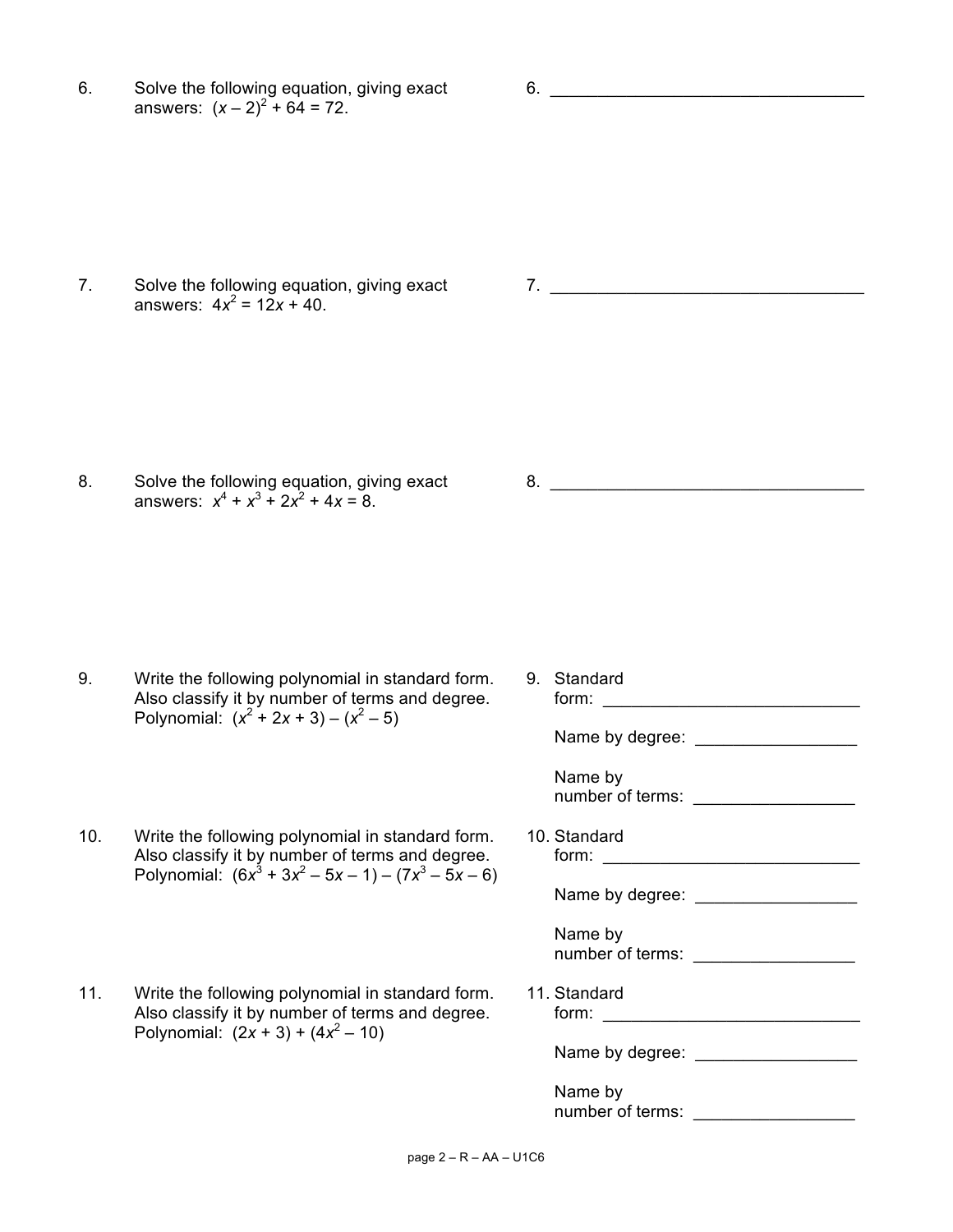Min(s): \_\_\_\_\_\_\_\_\_\_\_\_\_\_\_\_\_\_\_\_\_\_\_

12. Use the graph below to approximate any  $12.$  Max(s): \_\_\_\_\_\_\_\_\_\_\_\_\_\_\_\_\_\_\_\_\_\_\_ relative minimums and maximums.



13. Use the graph below to approximate any  $13.$  Max(s): \_\_\_\_\_\_\_\_\_\_\_\_\_\_\_\_\_\_\_\_\_\_\_ relative minimums and maximums.



14. Divide  $(x^4 + 9x^3 - 4x - 17) \div (x + 5)$ . 14.

Min(s): \_\_\_\_\_\_\_\_\_\_\_\_\_\_\_\_\_\_\_\_\_\_\_

15. Divide (5*x*<sup>4</sup> + 14*x*<sup>3</sup> + 9*x*) ÷ (*x*<sup>2</sup> + 3*x*). 15. \_\_\_\_\_\_\_\_\_\_\_\_\_\_\_\_\_\_\_\_\_\_\_\_\_\_\_\_\_\_\_\_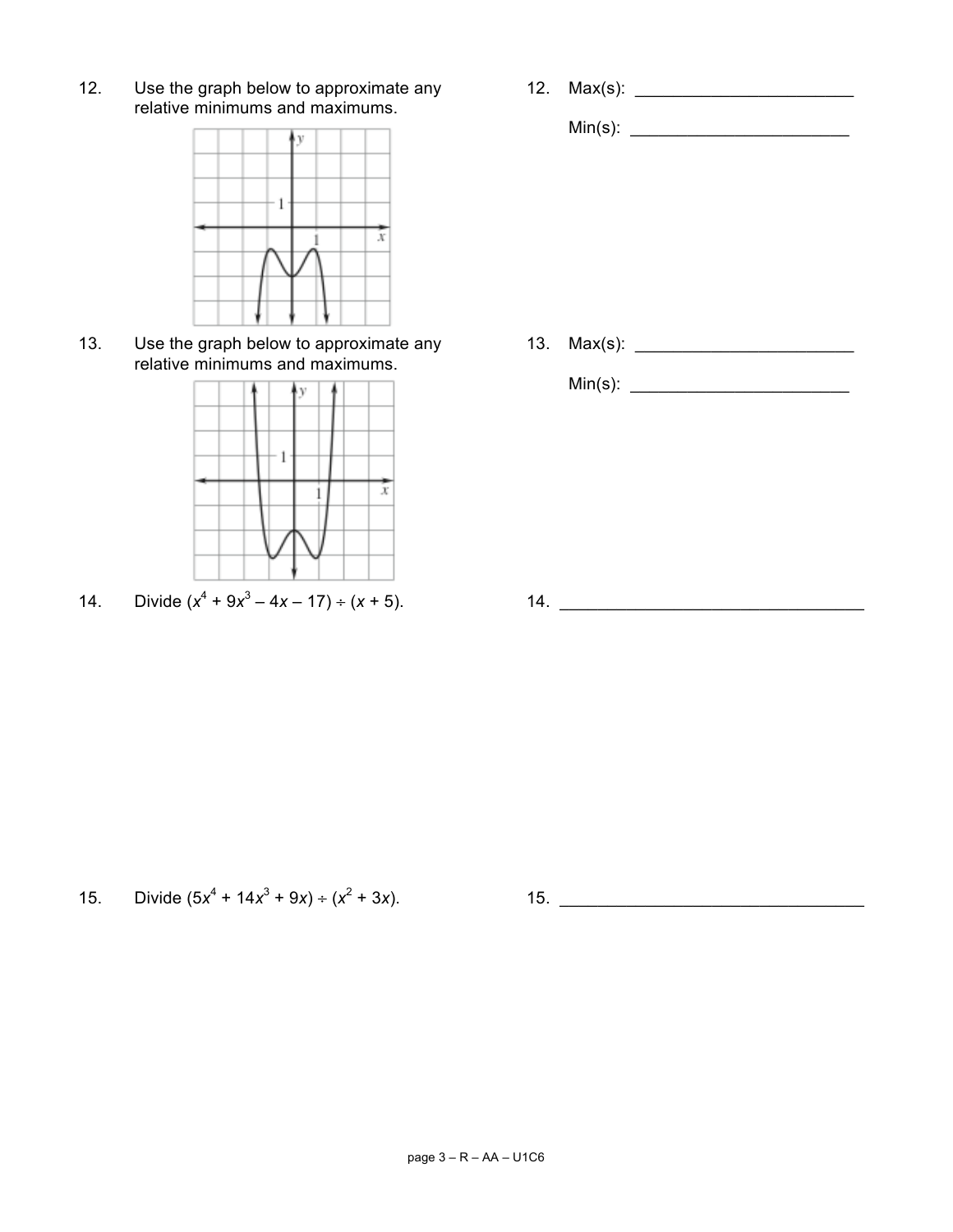| 16. | Three of the roots of a polynomial are $5, -4i$ ,<br>and $1+\sqrt{6}$ . What are all of the <b>roots</b> of this<br>polynomial? Explain.    | 16. | Roots: the contract of the contract of the contract of the contract of the contract of the contract of the contract of the contract of the contract of the contract of the contract of the contract of the contract of the con<br>Explanation: |
|-----|---------------------------------------------------------------------------------------------------------------------------------------------|-----|------------------------------------------------------------------------------------------------------------------------------------------------------------------------------------------------------------------------------------------------|
| 17. | Two of the roots of a polynomial are $-\sqrt{3}$ and 7 <i>i</i> . 17.<br>What are all of the <i>factors</i> of this polynomial?<br>Explain. |     | Explanation:                                                                                                                                                                                                                                   |
| 18. | Write the following function in factored form:<br>$f(x) = 2x^5 - 12x^4 + 18x^3$ .                                                           |     | 18. Factored form: Network and Security Assembly the Security Assembly                                                                                                                                                                         |
| 19. | Find the zeros and multiplicity of zeros of the<br>function from #18: $f(x) = 2x^5 - 12x^4 + 18x^3$ .                                       |     | Multiplicities: Website the Contractor of the Contractor of the Contractor of the Contractor of the Contractor                                                                                                                                 |
| 20. | Describe the end behavior of the function<br>$f(x) = 2x^5 - 12x^4 + 18x^3$ by filling in the blanks<br>at right.                            |     |                                                                                                                                                                                                                                                |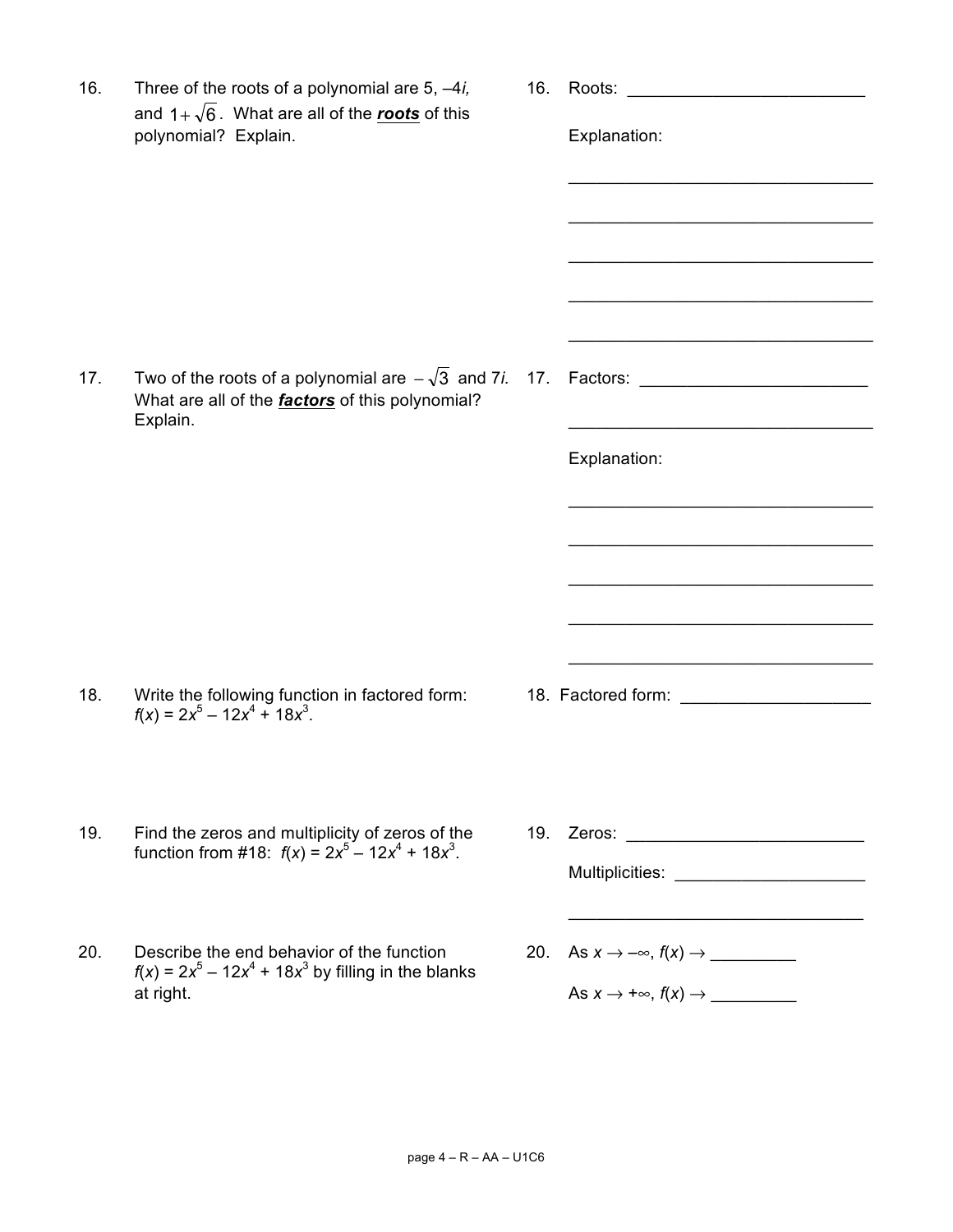21. Write a possible function in factored form 21. for the graph shown below.



- 22. Determine if (*x* 4) is a factor of the 22. \_\_\_\_\_\_\_\_\_\_\_\_\_\_\_\_\_\_\_\_\_\_\_\_\_\_\_\_\_\_\_ function  $f(x) = x^4 - 3x^2 + 5x - 8$ . How does this method shown if this or is not a factor?
- 23. The average amount of tangarines (*t* in pounds) eaten per person each year in the United States from 2001 to 2006 can be modeled by  $t = 0.298y^3 - 1.73y^2 + 2.05y + 4.45$  where *y* is the number of years since 2001. Using your graphing calculator:
	- a. Graph the function and identify the relative a. minimum and relative maximum where  $0 \le y \le 4$ .

Relative minimum:

Relative maximum: \_\_\_\_\_\_\_\_\_\_\_\_\_

b. What is the real-life meaning of the relative minimum?

 $\mathcal{L}_\mathcal{L}$  , where  $\mathcal{L}_\mathcal{L}$  is the set of the set of the set of the set of the set of the set of the set of the set of the set of the set of the set of the set of the set of the set of the set of the set of the

 $\mathcal{L}_\mathcal{L}$  , where  $\mathcal{L}_\mathcal{L}$  is the set of the set of the set of the set of the set of the set of the set of the set of the set of the set of the set of the set of the set of the set of the set of the set of the

 $\mathcal{L}_\mathcal{L}$  , where  $\mathcal{L}_\mathcal{L}$  is the set of the set of the set of the set of the set of the set of the set of the set of the set of the set of the set of the set of the set of the set of the set of the set of the

\_\_\_\_\_\_\_\_\_\_\_\_\_\_\_\_\_\_\_\_\_\_\_\_\_\_\_\_\_\_\_\_\_\_\_\_

c. What is the real-life meaning of the relative maximum?

\_\_\_\_\_\_\_\_\_\_\_\_\_\_\_\_\_\_\_\_\_\_\_\_\_\_\_\_\_\_\_